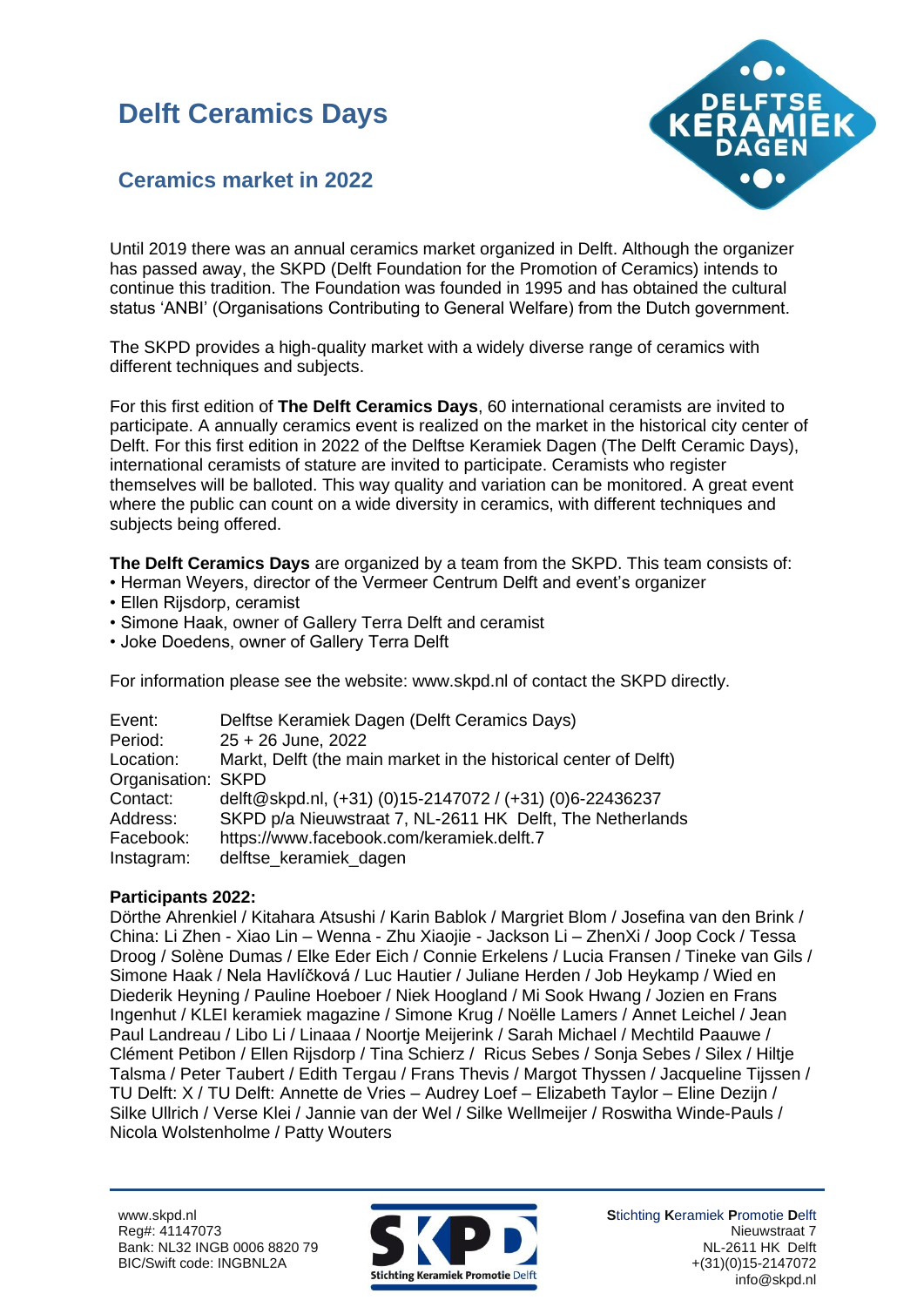# **Delft Ceramics Days**



### **Ceramics market in 2022**

#### **Delft Ceramics Days 2022 contains::**

**Ceramics Market**: 25+26 juni Market Delft (www.skpd.nl)

exhibition **'Echo of Majiayao'** till June 25 , 2022 Old Church Delft. Fourteen international ceramicists joined Galerie Terra Delft and Jackson Li of the Sanbao International Ceramic Institute in Jingdezhen (CN), in the adventure of a work period in the Chinese town of Lintao, a stone's throw from the village of Majiayao, where Neolithic painted pottery was found in the 1920s.

The artists were asked to complete a number of works in their own studios, incorporating the experiences of the project in Majiayao. This collection of contemporary ceramics features references to the Neolithic pots, the original source.

The participating artists are:

Liesbeth Kamp – The Netherlands Saskia Pfaeltzer - The Netherlands Mechtild Paauwe – The Netherlands Marc Janssens – Belgium Mieke Everaet - Belgium Martin McWilliam – Germany John Higgins – Great Britain Paul-Robin Sjöström – Sweden Morten Løbner Espersen – Denmark Sangwoo Kim – France Jay Lu – New Zealand Vilma Villaverde – Argentina Hidemi Tokutake – Japan Jackson Li - China (organisation Galerie Terra Delft: www.terra-delft.nl)

exhibition **'The 36 Vases Parade'** till July 2, 2022; Galerie Terra Delft. International exhibition to mark the 36th anniversary of Terra Delft Gallery; 36 vases, 11 artists.

The subject of the vase harks back to a commonly known object that has traditionally adorned people's living environments. The vase thus embodies the past, present, and future in ceramic art. Artists from many disciplines have embraced the vase as a form of expression of their artistic message. The vase has been depicted as a subject in painting, as seen in many a masterpiece, historical and contemporary. Famous and widely-appreciated ceramic vases have also been decorated by greats from other disciplines of the arts such as Picasso, Armando and Grayson Perry.

Most of the vases in this international exhibition are non-functional and not tied to size or technique. This impressive vase parade, where diversity predominates, includes work by (world) famous artists. This group exhibition is unique in its composition and shows a surprising collection of 36 vases of considerable quality.

The participating artists are:

Felicity Aylieff (Great Britain) / Peter F. Beard (Great Britain) / Daphne Corregan (France) / Wouter Dam (The Netherlands) / Pippin Drysdale (Australia) / Ken Eastman (Grat Britain) / Babs Haenen (The Netherlands) / JP Hol (UK-The Netherlands) / Wan Liya (China) / Elke